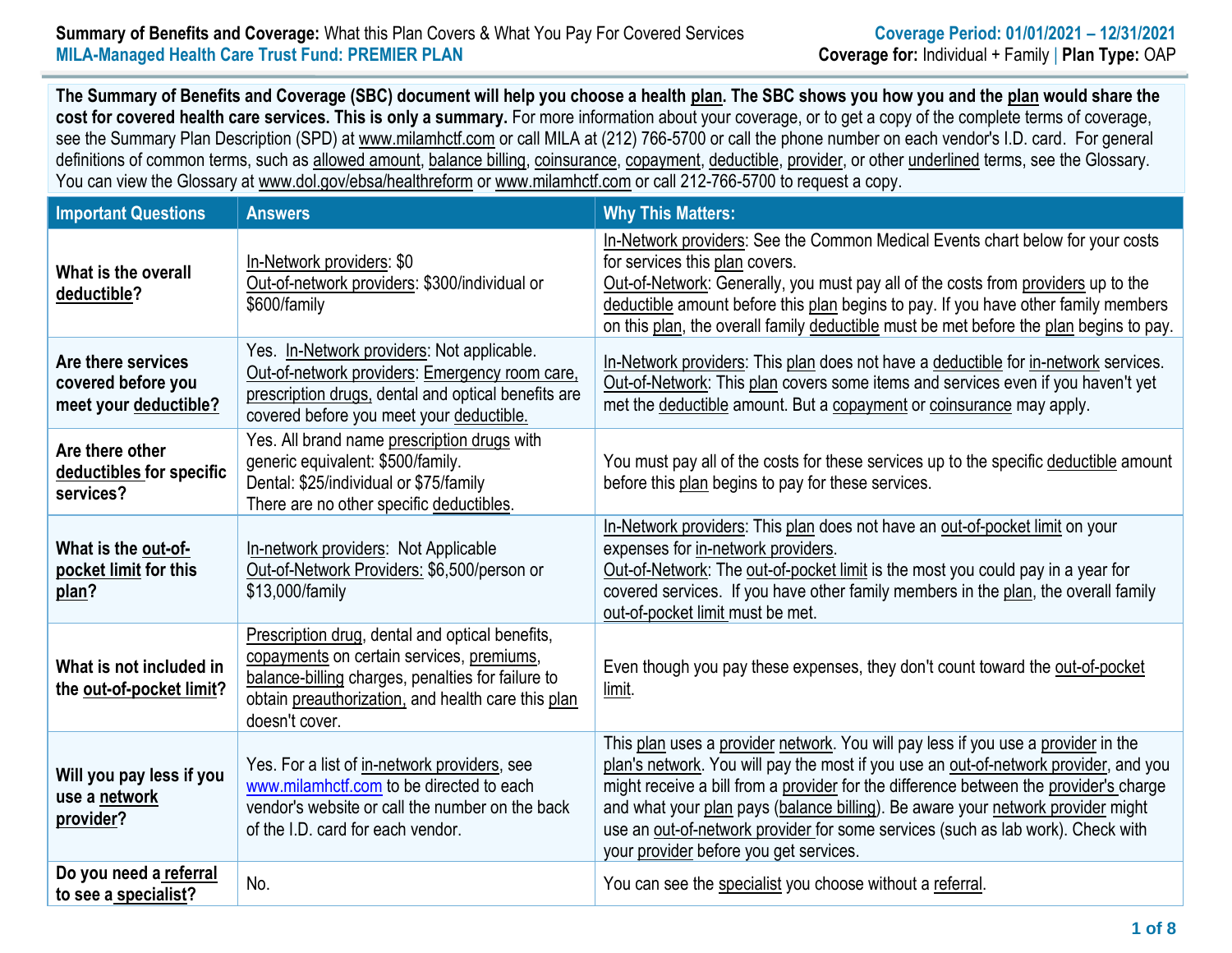All **[copayment](https://www.healthcare.gov/sbc-glossary/#copayment)** and **[coinsurance](https://www.healthcare.gov/sbc-glossary/#coinsurance)** costs for out-of-network providers shown in this chart are after your **[deductible](https://www.healthcare.gov/sbc-glossary/#deductible)** has been met, if a **[deductible](https://www.healthcare.gov/sbc-glossary/#deductible)** applies.

Ţ

| <b>Common</b>                                                |                                                     |                                                                                      | <b>What You Will Pay</b>                                  | <b>Limitations, Exceptions, &amp; Other Important</b>                                                                                                                                                                                                                                                     |  |
|--------------------------------------------------------------|-----------------------------------------------------|--------------------------------------------------------------------------------------|-----------------------------------------------------------|-----------------------------------------------------------------------------------------------------------------------------------------------------------------------------------------------------------------------------------------------------------------------------------------------------------|--|
| <b>Medical Event</b>                                         | <b>Services You May Need</b>                        | <b>In-Network Provider</b><br>(You will pay the least)                               | <b>Out-of-Network Provider</b><br>(You will pay the most) | <b>Information</b>                                                                                                                                                                                                                                                                                        |  |
| If you visit a health<br>care provider's office<br>or clinic | Primary care visit to treat<br>an injury or illness | \$15 copay/visit;<br><b>CVS "Minute Clinic" visits:</b><br>No charge                 | 40% coinsurance                                           | <b>Primary Care Physician (PCP) includes</b><br>internist, family practitioner, pediatrician, and<br>OB/GYN from primary care. "Minute clinic"<br>visits at CVS locations to treat minor illnesses<br>and injuries are covered with no copay.                                                             |  |
|                                                              | Specialist visit                                    | \$30 copay/visit                                                                     | 40% coinsurance                                           | Specialists include cardiologists,<br>gastroenterologists, rheumatologists,<br>ophthalmologists, podiatrists, nutritionists,<br>acupuncturists, radiologist, etc. OB/GYN is<br>covered as a specialist for illness-related care.<br>*See the Definition section of the Summary<br>Plan Description (SPD). |  |
|                                                              | Preventive care/screening/<br>immunization          | PCP - \$15 copay/visit;<br>Specialist - \$30 copay/visit<br>Immunization - No charge | Not covered                                               | Age and frequency limits apply. Not covered<br>out-of-network. *See the preventive section of<br>the Summary Plan Description (SPD).                                                                                                                                                                      |  |
| If you have a test                                           | Diagnostic test (x-ray,<br>blood work)              | \$10 copay/test                                                                      | 40% coinsurance                                           | No additional charge after office visit copay if<br>part of visit.                                                                                                                                                                                                                                        |  |
|                                                              | Imaging (CT/PET scans,<br>MRI <sub>s</sub> )        | \$10 copay/test                                                                      | 40% coinsurance                                           | Failure to obtain preauthorization will result in<br>a 20% reduction in benefits. No additional<br>charge after office visit copay if part of visit.                                                                                                                                                      |  |

\* For more information about limitations and exceptions, see the Summary Plan Description (SPD) at www.milamhctf.com. **2 of 8**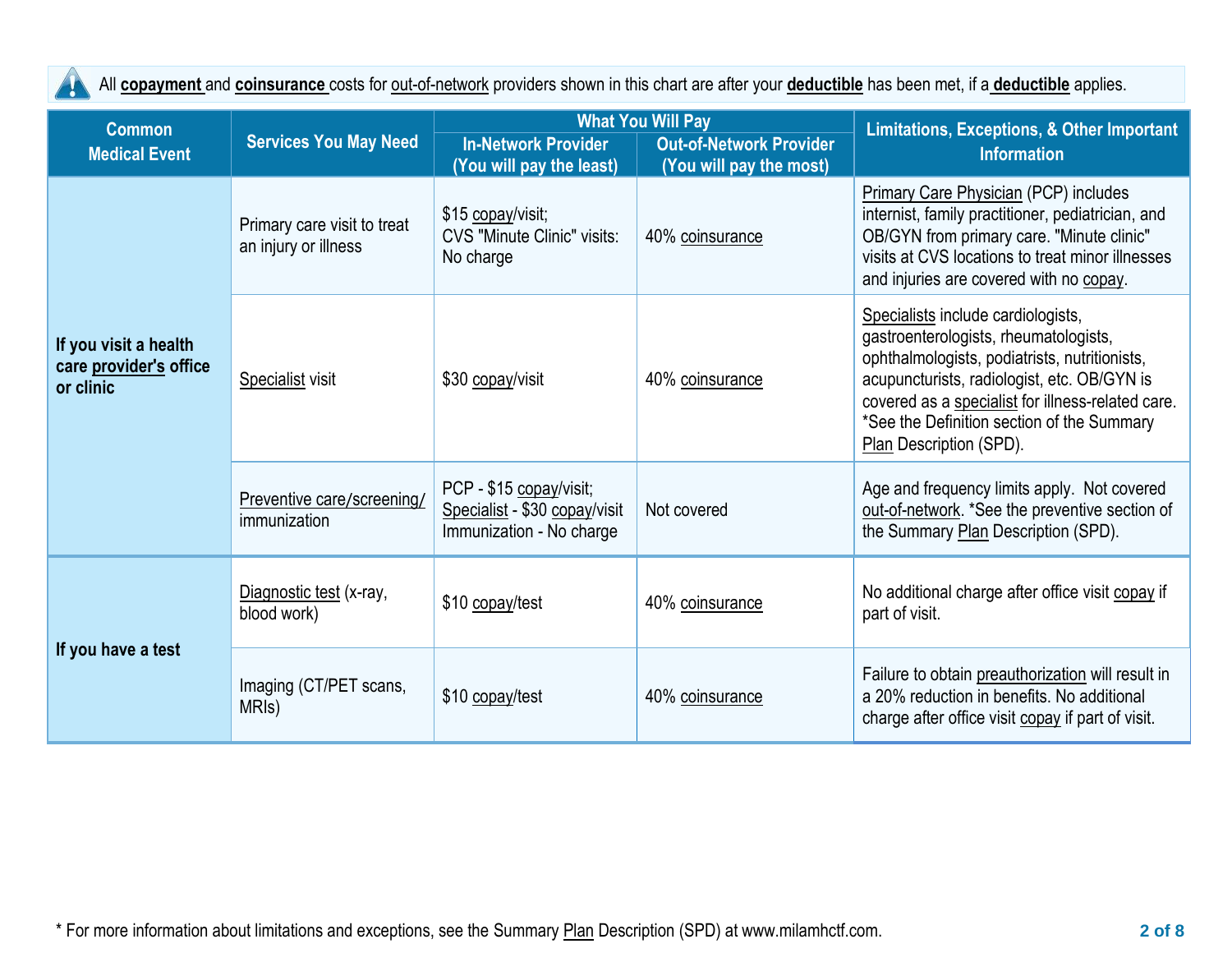| <b>Common</b>                                                                                                                                             | <b>What You Will Pay</b>     |                                                                                                                                                                                          |                                                                                                                             | <b>Limitations, Exceptions, &amp; Other Important</b>                                                                                                                                                                                                                                                                                                                                                                                                                                                                                                                                |  |
|-----------------------------------------------------------------------------------------------------------------------------------------------------------|------------------------------|------------------------------------------------------------------------------------------------------------------------------------------------------------------------------------------|-----------------------------------------------------------------------------------------------------------------------------|--------------------------------------------------------------------------------------------------------------------------------------------------------------------------------------------------------------------------------------------------------------------------------------------------------------------------------------------------------------------------------------------------------------------------------------------------------------------------------------------------------------------------------------------------------------------------------------|--|
| <b>Medical Event</b>                                                                                                                                      | <b>Services You May Need</b> | <b>In-Network Provider</b><br>(You will pay the least)                                                                                                                                   | <b>Out-of-Network Provider</b><br>(You will pay the most)                                                                   | <b>Information</b>                                                                                                                                                                                                                                                                                                                                                                                                                                                                                                                                                                   |  |
| If you need drugs to<br>treat your illness or<br>condition<br>More information about<br>prescription drug<br>coverage is available at<br>www.caremark.com | Generic drugs                | Retail and Mail Order: \$5<br>copay/prescription                                                                                                                                         | Retail only: \$5 copay/<br>prescription plus additional<br>cost for out-of-network<br>pharmacy;<br>Mail order: Not covered  | Out-of-network deductible does not apply. Out-<br>of-network cost-sharing does not count toward<br>the out-of-pocket limit. Brand name drugs with<br>generic equivalent (multi-source drugs) subject<br>to separate \$500 family deductible plus excess<br>cost of multi-source drug.<br>Retail up to 30-day supply plus one refill. Mail<br>order up to 90-day supply; must be used after<br>one refill at retail. All maintenance drugs must                                                                                                                                       |  |
|                                                                                                                                                           | Preferred brand drugs        | Retail: \$10<br>copay/prescription;<br>Mail Order: \$15<br>copay/prescription                                                                                                            | Retail only: \$10 copay/<br>prescription plus additional<br>cost for out-of-network<br>pharmacy;<br>Mail order: Not covered |                                                                                                                                                                                                                                                                                                                                                                                                                                                                                                                                                                                      |  |
|                                                                                                                                                           | Non-preferred brand drugs    | Retail: \$25<br>copay/prescription;<br>Mail Order: \$50<br>copay/prescription                                                                                                            | Retail only: \$25 copay/<br>prescription plus additional<br>cost for out-of-network<br>pharmacy;<br>Mail order: Not covered | go through CVS mail order or the CVS<br>Maintenance Choice Program.<br>Members age 18 and older can access<br>seasonal flu shots and other vaccinations<br>through any CVS/Caremark pharmacy location<br>as well as most other in-network pharmacies at<br>no cost. Some medications require prior<br>approval from Caremark.<br>Must submit a claim to Caremark for out-of-<br>network retail pharmacy. Responsible for the<br>copay and additional cost between what the<br>prescription would have cost at in-network<br>pharmacy and the cost at the out-of-network<br>pharmacy. |  |
|                                                                                                                                                           | <b>Specialty drugs</b>       | Retail; Not covered;<br>Specialty Pharmacy-only:<br>Generic: \$5<br>copay/prescription<br>Preferred brand:<br>\$10 copay/prescription<br>Non-preferred brand:<br>\$25 copay/prescription | Not covered                                                                                                                 | Specialty drugs must go through CVS<br>Caremark Specialty Pharmacy. No retail or<br>out-of-network available.<br>Please call the number on the back of your I.D.<br>card for more information on Specialty Drugs<br>or see the Prescription Drug section of the<br>SPD*.                                                                                                                                                                                                                                                                                                             |  |

\* For more information about limitations and exceptions, see the Summary Plan Description (SPD) at www.milamhctf.com. **3 of 8**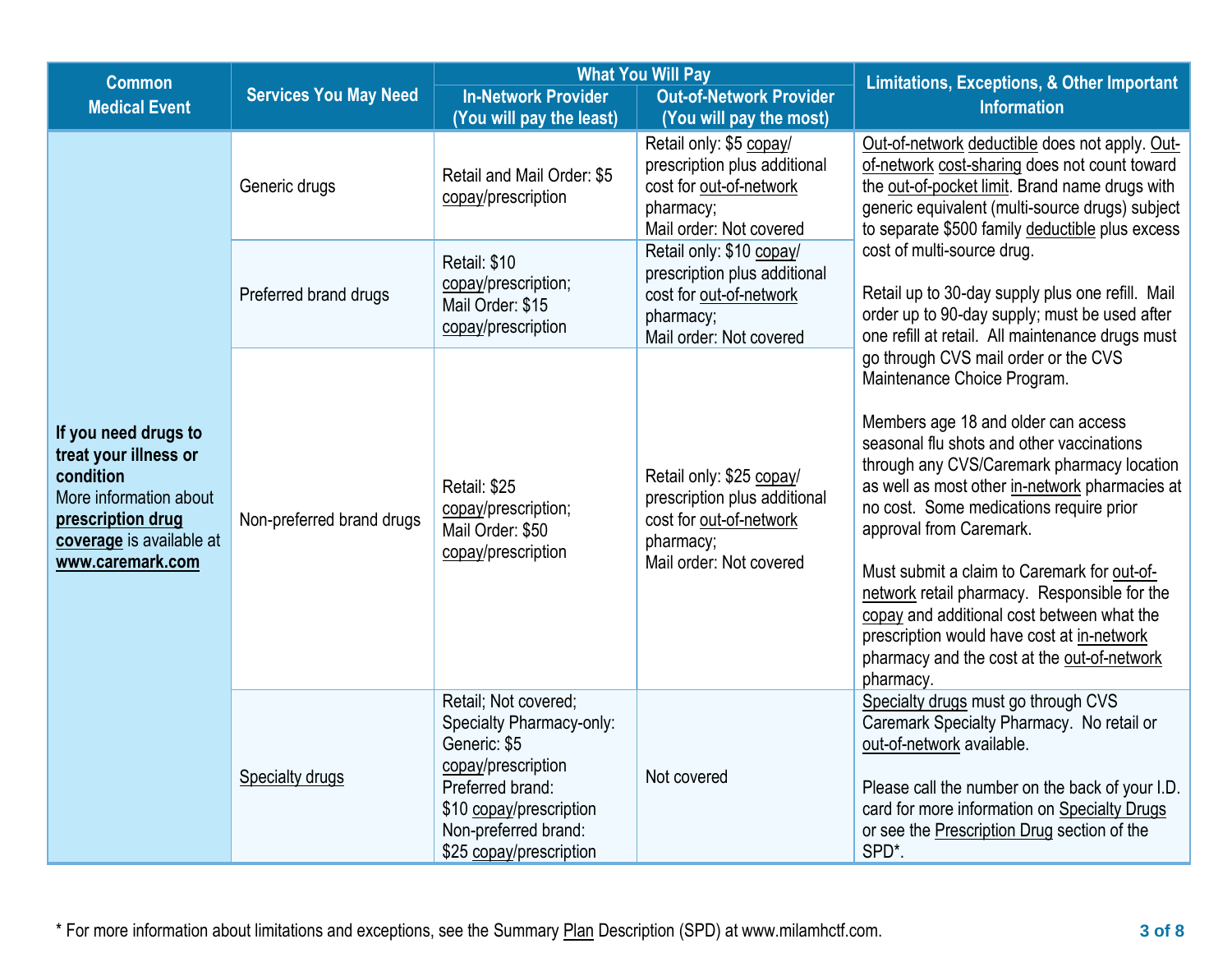| <b>Common</b>                              |                                                   |                                                        | <b>What You Will Pay</b>                                               | <b>Limitations, Exceptions, &amp; Other Important</b>                                                                                                                                                                                                                                                                  |  |
|--------------------------------------------|---------------------------------------------------|--------------------------------------------------------|------------------------------------------------------------------------|------------------------------------------------------------------------------------------------------------------------------------------------------------------------------------------------------------------------------------------------------------------------------------------------------------------------|--|
| <b>Medical Event</b>                       | <b>Services You May Need</b>                      | <b>In-Network Provider</b><br>(You will pay the least) | <b>Out-of-Network Provider</b><br>(You will pay the most)              | <b>Information</b>                                                                                                                                                                                                                                                                                                     |  |
| If you have outpatient<br>surgery          | Facility fee (e.g.,<br>ambulatory surgery center) | No charge                                              | 40% coinsurance                                                        | Includes outpatient surgery and non-surgery<br>facility charges.                                                                                                                                                                                                                                                       |  |
|                                            | Physician/surgeon fees                            | No charge                                              | 40% coinsurance                                                        | Failure to obtain preauthorization will result in<br>a 20% reduction in benefits for certain<br>surgeries/procedures. If multiple surgeries<br>performed during one operating session, 50%<br>reduction of charges to surgery of lesser<br>charge.<br>*See the Surgery and Approving Your Care<br>sections of the SPD. |  |
| If you need immediate<br>medical attention | <b>Emergency room care</b>                        | If true emergency, \$25<br>copay/visit                 | If a true emergency, \$25<br>copay/visit; deductible does<br>not apply | Emergency room coverage is only for valid<br>emergency. Copay waived if admitted within<br>24 hours. Professional/physician charges may<br>be billed separately.                                                                                                                                                       |  |
|                                            | <b>Emergency medical</b><br>transportation        | No charge                                              | No charge                                                              | Must be considered medically necessary.<br>Licensed ambulance to and from nearest<br>hospital, skilled nursing facility, or hospice and<br>from hospital to skilled nursing facility.                                                                                                                                  |  |
|                                            | Urgent care                                       | \$25 copay/visit                                       | 40% coinsurance                                                        | In-network copay waived if admitted within 24<br>hours.                                                                                                                                                                                                                                                                |  |
| If you have a hospital<br>stay             | Facility fee (e.g., hospital<br>room)             | No charge                                              | 40% coinsurance                                                        | Failure to obtain preauthorization will result in<br>a 20% reduction in benefits. Limited to semi-<br>private room negotiated rate.                                                                                                                                                                                    |  |
|                                            | Physician/surgeon fees                            | No charge                                              | 40% coinsurance                                                        | 50% reduction of charges to the surgery of<br>lesser charge for multiple surgeries performed<br>during one operating session.<br>*See the Surgery and Approving Your Care<br>sections of the SPD.                                                                                                                      |  |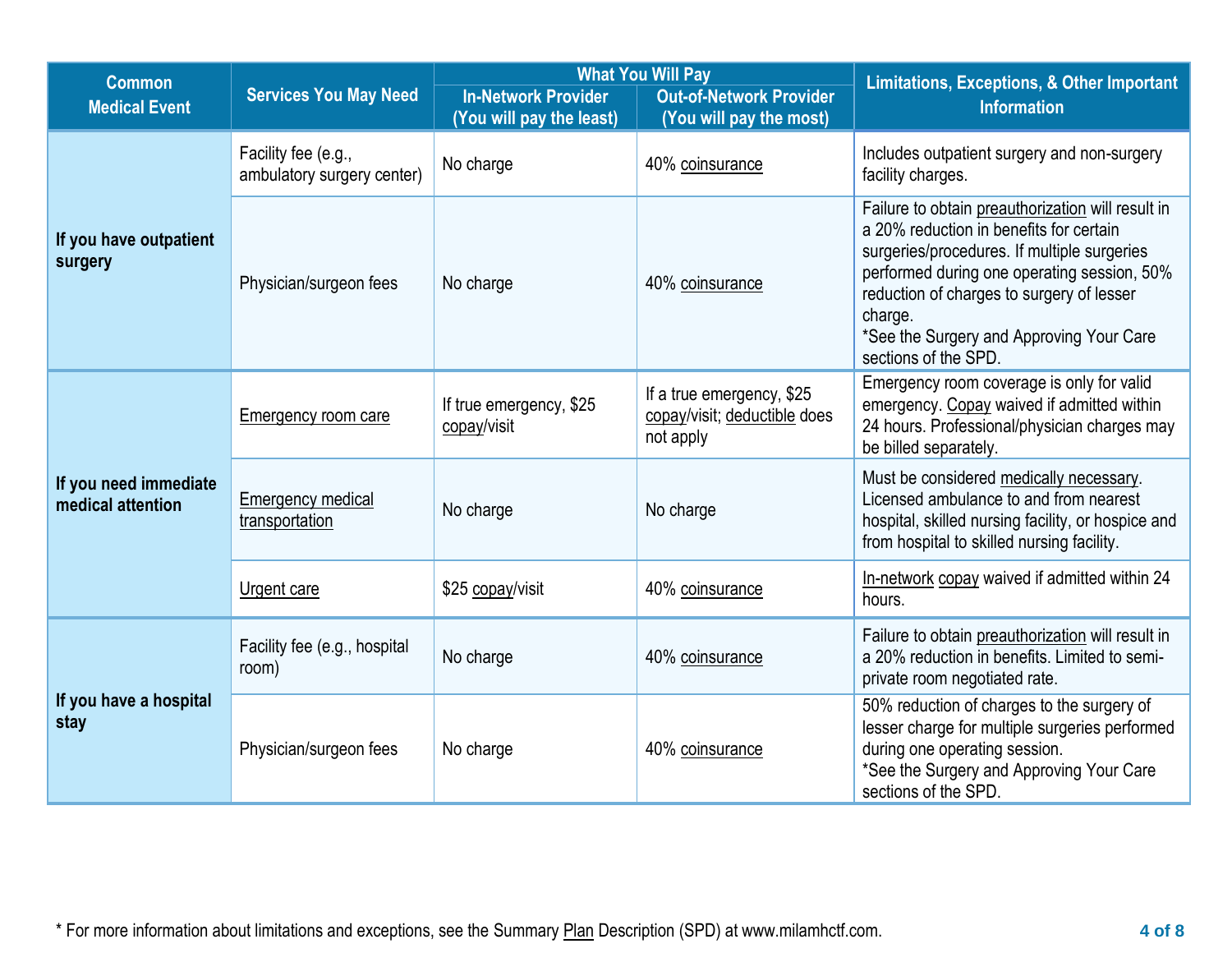| <b>Common</b>                                                                      |                                              | <b>What You Will Pay</b>                                                                |                                                           | <b>Limitations, Exceptions, &amp; Other Important</b>                                                                                                                                                                                                                            |  |
|------------------------------------------------------------------------------------|----------------------------------------------|-----------------------------------------------------------------------------------------|-----------------------------------------------------------|----------------------------------------------------------------------------------------------------------------------------------------------------------------------------------------------------------------------------------------------------------------------------------|--|
| <b>Medical Event</b>                                                               | <b>Services You May Need</b>                 | <b>In-Network Provider</b><br>(You will pay the least)                                  | <b>Out-of-Network Provider</b><br>(You will pay the most) | <b>Information</b>                                                                                                                                                                                                                                                               |  |
| If you need mental<br>health, behavioral<br>health, or substance<br>abuse services | Outpatient services                          | Office visit: \$15 copay/visit<br>Other outpatient services:<br>No charge               | 40% coinsurance                                           | Includes individual, group and intensive<br>outpatient treatment. Failure to obtain<br>preauthorization for intensive outpatient<br>treatment will result in a 20% reduction in<br>benefits. *See the What is Covered under the<br>Behavioral Health Program section of the SPD. |  |
|                                                                                    | Inpatient services                           | No charge                                                                               | 40% coinsurance                                           | Failure to obtain preauthorization will result in<br>a 20% reduction in benefits. Limited to semi-<br>private room negotiated rate. *See the What is<br>Covered under the Behavioral Health Program<br>section of the SPD.                                                       |  |
| If you are pregnant                                                                | Office visits                                | \$15 copay/first visit;<br>No charge/subsequent<br>visits; Deductible does not<br>apply | 40% coinsurance                                           | Nurse midwives covered in-network only.<br>Maternity care may include tests and services<br>described somewhere else in the SBC (i.e.,                                                                                                                                           |  |
|                                                                                    | Childbirth/delivery<br>professional services | No charge                                                                               | 40% coinsurance                                           | ultrasound). Depending on the service, a<br>copayment, coinsurance, or deductible may<br>apply. *See the Maternity Care section of the<br>SPD.                                                                                                                                   |  |
|                                                                                    | Childbirth/delivery facility<br>services     | No charge                                                                               | 40% coinsurance                                           | Includes inpatient hospital and birthing center.                                                                                                                                                                                                                                 |  |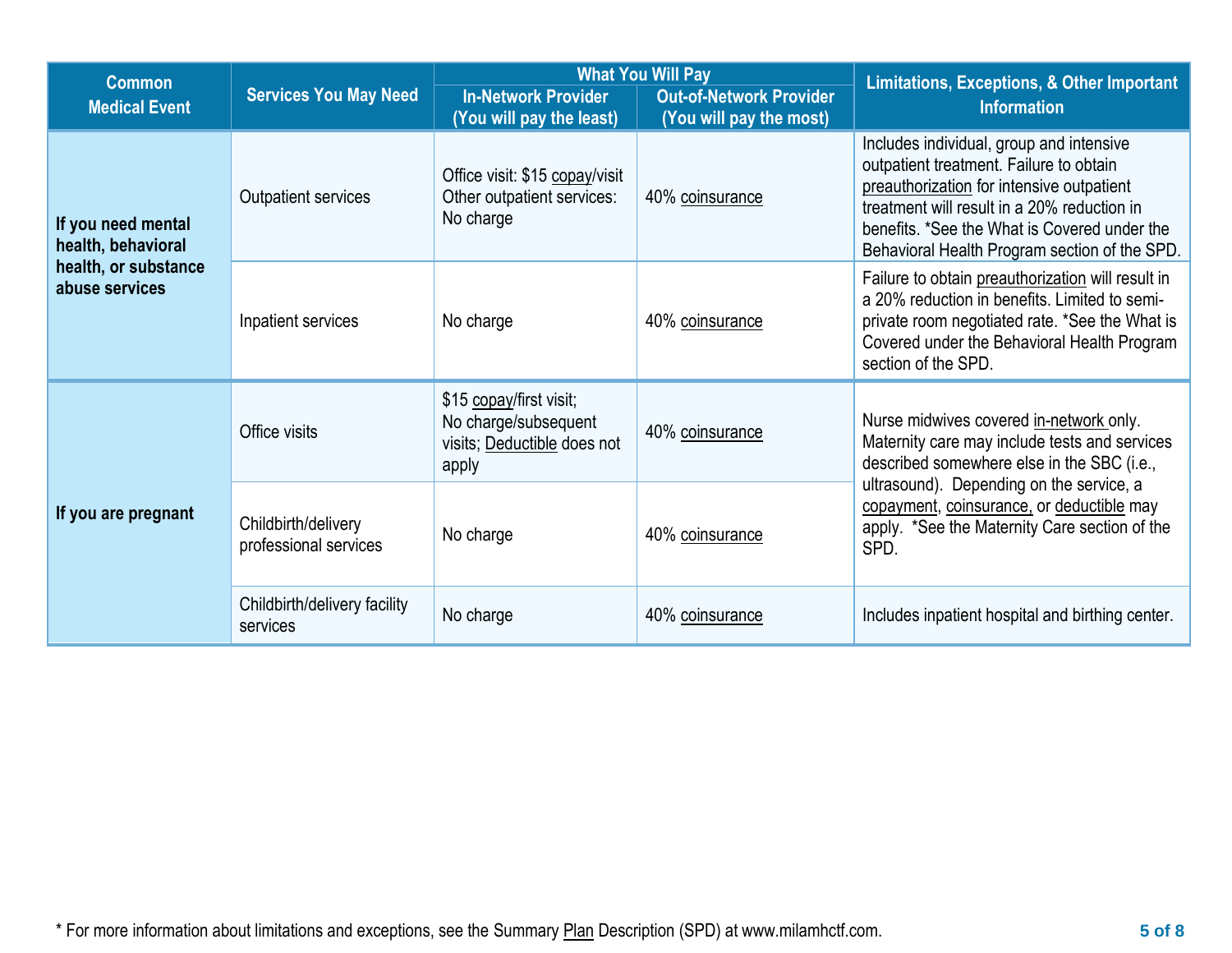| <b>Common</b>                              |                                |                                                                                                                             | <b>What You Will Pay</b>                                                                                         | <b>Limitations, Exceptions, &amp; Other Important</b>                                                                                                                                                                                                                                                                               |
|--------------------------------------------|--------------------------------|-----------------------------------------------------------------------------------------------------------------------------|------------------------------------------------------------------------------------------------------------------|-------------------------------------------------------------------------------------------------------------------------------------------------------------------------------------------------------------------------------------------------------------------------------------------------------------------------------------|
| <b>Medical Event</b>                       | <b>Services You May Need</b>   | <b>In-Network Provider</b><br>(You will pay the least)                                                                      | <b>Out-of-Network Provider</b><br>(You will pay the most)                                                        | <b>Information</b>                                                                                                                                                                                                                                                                                                                  |
| If you need help                           | Home health care               | No charge                                                                                                                   | 40% coinsurance                                                                                                  | 120-day maximum/calendar year. 4 hours = 1<br>visit. Failure to obtain preauthorization will<br>result in a 20% reduction in benefits.                                                                                                                                                                                              |
|                                            | <b>Rehabilitation services</b> | Outpatient: \$10 copay/visit;<br>Inpatient skilled nursing<br>facility (SNF), rehab and<br>sub-acute facility: No<br>charge | 40% coinsurance                                                                                                  | Short-term outpatient rehab limited to<br>combined total of 60 visits/year. Inpatient SNF,<br>rehab, and sub-acute facility limited to the<br>combined total of 100 days/year. Failure to<br>obtain preauthorization will result in a 20%<br>reduction in benefits. *See the Short-Term<br>Rehabilitation (STR) section of the SPD. |
| recovering or have<br>other special health | <b>Habilitation services</b>   | Not covered                                                                                                                 | Not covered                                                                                                      | You must pay 100% of these expenses even<br>in-network.                                                                                                                                                                                                                                                                             |
| needs                                      | Skilled nursing care           | No charge for inpatient<br>skilled nursing facility<br>(SNF) or sub-acute facility                                          | 40% coinsurance                                                                                                  | Inpatient SNF, rehab and sub-acute facility<br>limited to combined total of 100 days/year.<br>Failure to obtain preauthorization will result in<br>a 20% reduction in benefits.                                                                                                                                                     |
|                                            | Durable medical<br>equipment   | No charge                                                                                                                   | 40% coinsurance                                                                                                  | Limited to approved equipment.                                                                                                                                                                                                                                                                                                      |
|                                            | Hospice services               | No charge                                                                                                                   | 40% coinsurance                                                                                                  | Failure to obtain preauthorization will result in<br>a 20% reduction in benefits. Maximum 180-<br>days/lifetime.                                                                                                                                                                                                                    |
| If your child needs<br>dental or eye care  | Children's eye exam            | \$10 copay/exam                                                                                                             | Balances over \$30 Plan<br>allowance                                                                             | One exam/12 months (with dilation and<br>refraction as necessary). Out-of-network                                                                                                                                                                                                                                                   |
|                                            | Children's glasses             | \$15 copay/frames and \$10<br>copay/lenses plus 80% of<br>balance over \$100 Plan<br>allowance                              | Frames: Balances over \$40<br>Plan allowance;<br>Lenses: Balances over \$25<br>(single vision) Plan<br>allowance | maximum of \$30 per exam.<br>Frames - one/every 24 months; lenses -<br>one/every 12 months. Out-of-network limit of<br>\$40 for frames and \$25 for single vision<br>lenses. Vision benefits separately administered<br>by EyeMed.                                                                                                  |
|                                            | Children's dental check-up     | No charge: separate dental<br>deductible does not apply.                                                                    | Balances over allowed<br>amount                                                                                  | Dental benefits separately administered by<br>Aetna. Limit 2/year. For out-of-network<br>providers, you are responsible for difference<br>between allowed amount and out-of-network<br>dentist charges.                                                                                                                             |

\* For more information about limitations and exceptions, see the Summary Plan Description (SPD) at www.milamhctf.com. **6 of 8**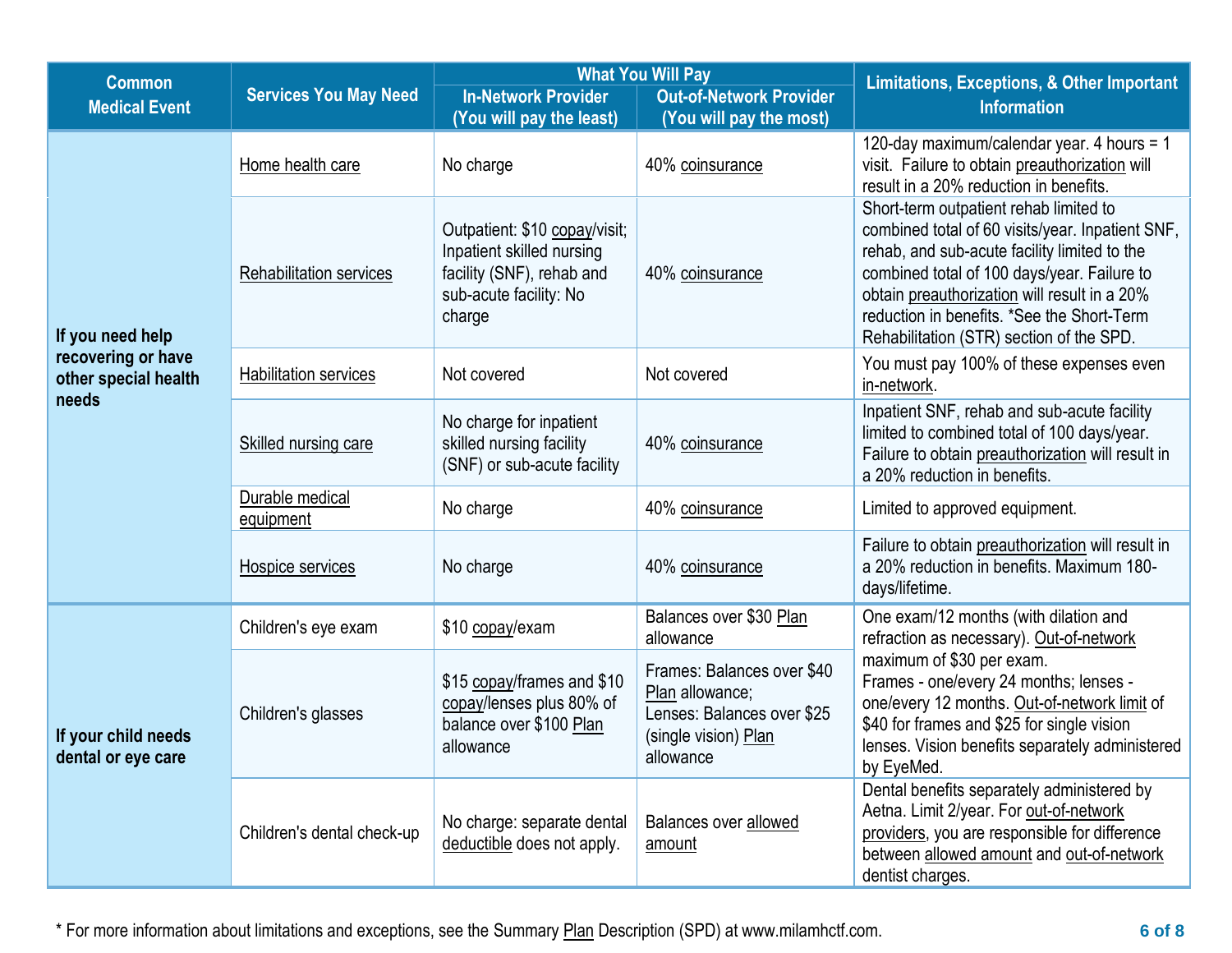### **Excluded Services & Other Covered Services:**

|                                                                                                                                                                                                                                                                                                                                                                                                         | Services Your Plan Generally Does NOT Cover (Check your policy or plan document for more information and a list of any other excluded services.)                                                                                                                                                                          |                                                                                                                                                                                                                                                                                                                                              |
|---------------------------------------------------------------------------------------------------------------------------------------------------------------------------------------------------------------------------------------------------------------------------------------------------------------------------------------------------------------------------------------------------------|---------------------------------------------------------------------------------------------------------------------------------------------------------------------------------------------------------------------------------------------------------------------------------------------------------------------------|----------------------------------------------------------------------------------------------------------------------------------------------------------------------------------------------------------------------------------------------------------------------------------------------------------------------------------------------|
| • Cosmetic surgery (except for accidental injury or<br>congenital abnormality of dependent child)                                                                                                                                                                                                                                                                                                       | Habilitation services<br>Long-term care                                                                                                                                                                                                                                                                                   | Weight loss programs (discounts available<br>through Cigna Healthy Rewards Program)                                                                                                                                                                                                                                                          |
|                                                                                                                                                                                                                                                                                                                                                                                                         | Other Covered Services (Limitations may apply to these services. This isn't a complete list. Please see your plan document.)                                                                                                                                                                                              |                                                                                                                                                                                                                                                                                                                                              |
| Acupuncture (all conditions incl. acupressure to<br>max of \$80/visit, in-network only)<br>Bariatric surgery (if medically necessary)<br>$\bullet$<br>Chiropractic care (excludes massage therapy;<br>$\bullet$<br>maximum of 60 visits/year)<br>Dental care (Adult & Child) (\$2,500 max/year;<br>$\bullet$<br>separate \$5,000 max/year for dental implants;<br>lifetime maximum orthodontia \$1,500) | Hearing aids (Maximum \$1,500/ear; once every 3<br>years to total of \$3,000 every 3 years)<br>Infertility treatment (Cigna Medical Centers of<br>Excellence only; \$30,000 max/lifetime medical;<br>\$10,000 max/lifetime drugs)<br>Non-emergency care when traveling outside the<br>U.S. (limited to residents of U.S.) | Private-duty nursing (outpatient, 70 visits/year;<br>one visit = 4 hours; inpatient not covered))<br>Routine eye care (Adult) (exams one/12 mos.,<br>frames one/24 mos., lenses one/12 mos.)<br>Routine foot care (Only covered in connection<br>with treatment for metabolic or peripheral<br>vascular disease or neurological conditions.) |

Your Rights to Continue Coverage: There are agencies that can help if you want to continue your coverage after it ends. The contact information for those agencies is: the U.S. Department of Labor, Employee Benefits Security Administration at 1-866-444-EBSA (3272) or www.dol.gov/ebsa/healthreform. Other coverage options may be available to you too, including buying individual insurance coverage through the Health Insurance [Marketplace.](https://www.healthcare.gov/sbc-glossary/#marketplace) For more information about the [Marketplace,](https://www.healthcare.gov/sbc-glossary/#marketplace) visit [www.HealthCare.gov](http://www.healthcare.gov/) or call 1-800-318-2596.

Your Grievance and Appeals Rights: There are agencies that can help if you have a complaint against your [plan](https://www.healthcare.gov/sbc-glossary/#plan) for a denial of a [claim.](https://www.healthcare.gov/sbc-glossary/#claim) This complaint is called a [grievance](https://www.healthcare.gov/sbc-glossary/#grievance) or [appeal.](https://www.healthcare.gov/sbc-glossary/#appeal) For more information about your rights, look at the explanation of benefits you will receive for that medica[l claim.](https://www.healthcare.gov/sbc-glossary/#claim) Your [plan](https://www.healthcare.gov/sbc-glossary/#plan) documents also provide complete information on how to submit a [claim,](https://www.healthcare.gov/sbc-glossary/#claim) [appeal,](https://www.healthcare.gov/sbc-glossary/#appeal) or a [grievance](https://www.healthcare.gov/sbc-glossary/#grievance) for any reason to your [plan.](https://www.healthcare.gov/sbc-glossary/#plan) For more information about your rights, this notice, or assistance, contact: the Plan at MILA Managed Healthcare Trust Fund, 111 Broadway, Suite 502, New York, NY 10006-1901; Phone (212) 766-5700. You may also contact the Department of Labor's Employee Benefits Security Administration at 1-866-444-EBSA (3272) or www.dol.gov/ebsa/healthreform.

## **Does this plan provide Minimum Essential Coverage? Yes**

[Minimum Essential Coverage](https://www.healthcare.gov/sbc-glossary/#minimum-essential-coverage) generally includes plans, health insurance available through the Marketplace or other individual market policies, Medicare, Medicaid, CHIP, TRICARE, and certain other coverage. If you are eligible for certain types of [Minimum Essential Coverage,](https://www.healthcare.gov/sbc-glossary/#minimum-essential-coverage) you may not be eligible for the premium tax credit.

# **Does this plan meet the Minimum Value Standards? Yes**

If your [plan](https://www.healthcare.gov/sbc-glossary/#plan) doesn't meet the [Minimum Value Standards,](https://www.healthcare.gov/sbc-glossary/#minimum-value-standard) you may be eligible for a [premium tax credit](https://www.healthcare.gov/sbc-glossary/#premium-tax-credits) to help you pay for a [plan](https://www.healthcare.gov/sbc-glossary/#plan) through the [Marketplace.](https://www.healthcare.gov/sbc-glossary/#marketplace)

# **Language Access Services:**

Spanish (Español): Para obtener asistencia en Español, llame al 1-212-766-5700.

Tagalog (Tagalog): Kung kailangan ninyo ang tulong sa Tagalog tumawag sa -1-212-766-5700.

Chinese (中文): 如果需要中文的帮助, 请拨打这个号码 -1-212-766-5700.

Navajo (Dine): Dinek'ehgo shika at'ohwol ninisingo, kwiijigo holne' 1--212-766-5700.

––––––––––––––––––––––*To see examples of how this plan might cover costs for a sample medical situation, see the next section.–––––––––––*–––––––––––

\* For more information about limitations and exceptions, see the Summary Plan Description (SPD) at www.milamhctf.com. **7 of 8**